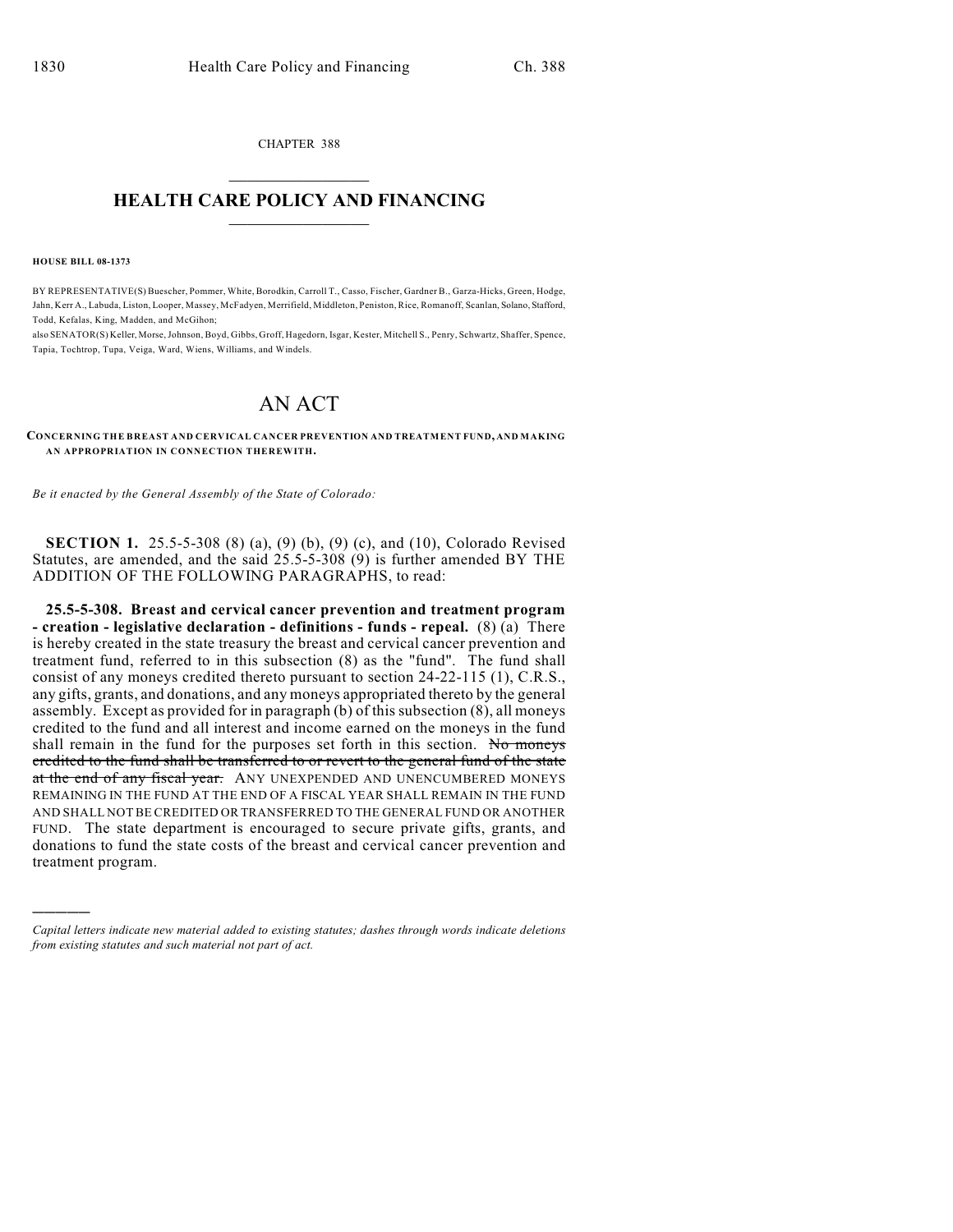(9) (b) For the fiscal years YEAR 2006-07, and  $2007$ -08, the general assembly shall appropriate seventy-five percent of the state costs of the breast and cervical cancer prevention and treatment program from the general fund and twenty-five percent from the moneys credited to the breast and cervical cancer prevention and treatment fund pursuant to section 24-22-115 (1), C.R.S., to such program.

(c) For the fiscal year  $2008-09$  2007-08, the general assembly shall appropriate one hundred percent of the state costs of the breast and cervical cancer prevention and treatment program FROM THE MONEYS CREDITED TO THE BREAST AND CERVICAL CANCER PREVENTION AND TREATMENT FUND PURSUANT TO SECTION 24-22-115 (1), C.R.S., to such program.

(d) FOR THE FISCAL YEAR 2008-09, THE GENERAL ASSEMBLY SHALL APPROPRIATE ONE HUNDRED PERCENT OF THE STATE COSTS OF THE BREAST AND CERVICAL CANCER PREVENTION AND TREATMENT PROGRAM FROM THE MONEYS CREDITED TO THE BREAST AND CERVICAL CANCER PREVENTION AND TREATMENT FUND PURSUANT TO SECTION 24-22-115 (1), C.R.S., TO SUCH PROGRAM.

(e) FOR THE FISCAL YEAR 2009-10 AND FOR EACH FISCAL YEAR THEREAFTER THROUGH THE FISCAL YEAR 2013-14, THE GENERAL ASSEMBLY SHALL ANNUALLY APPROPRIATE FIFTY PERCENT OF THE STATE COSTS OF THE BREAST AND CERVICAL CANCER PREVENTION AND TREATMENT PROGRAM FROM THE GENERAL FUND AND FIFTY PERCENT FROM THE MONEYS CREDITED TO THE BREAST AND CERVICAL CANCER PREVENTION AND TREATMENT FUND PURSUANT TO SECTION 24-22-115 (1), C.R.S., TO SUCH PROGRAM.

(10) This section is repealed, effective July 1, 2009 2014, unless, in any fiscal year before such date, moneys received as federal financial participation provided pursuant to the federal "Breast and Cervical Cancer Prevention and Treatment Act of 2000", enacted October 24, 2000, P.L. 106-354 PUB.L. 106-354, as amended, are no longer available to the fund or the rate of federal financial participation has been decreased, in which case the general assembly may repeal this section at the regular session of the general assembly immediately following such decrease or discontinuation of federal moneys.

**SECTION 2.** Part V (2), (3) (A), and the affected totals of section 2 of chapter 466, Session Laws of Colorado 2007, as amended by section 1 of House Bill 08-1285 and section 10 of House Bill 08-1375, enacted at the Second Regular Session of the Sixty-sixth General Assembly, are amended to read:

Section 2. **Appropriation.**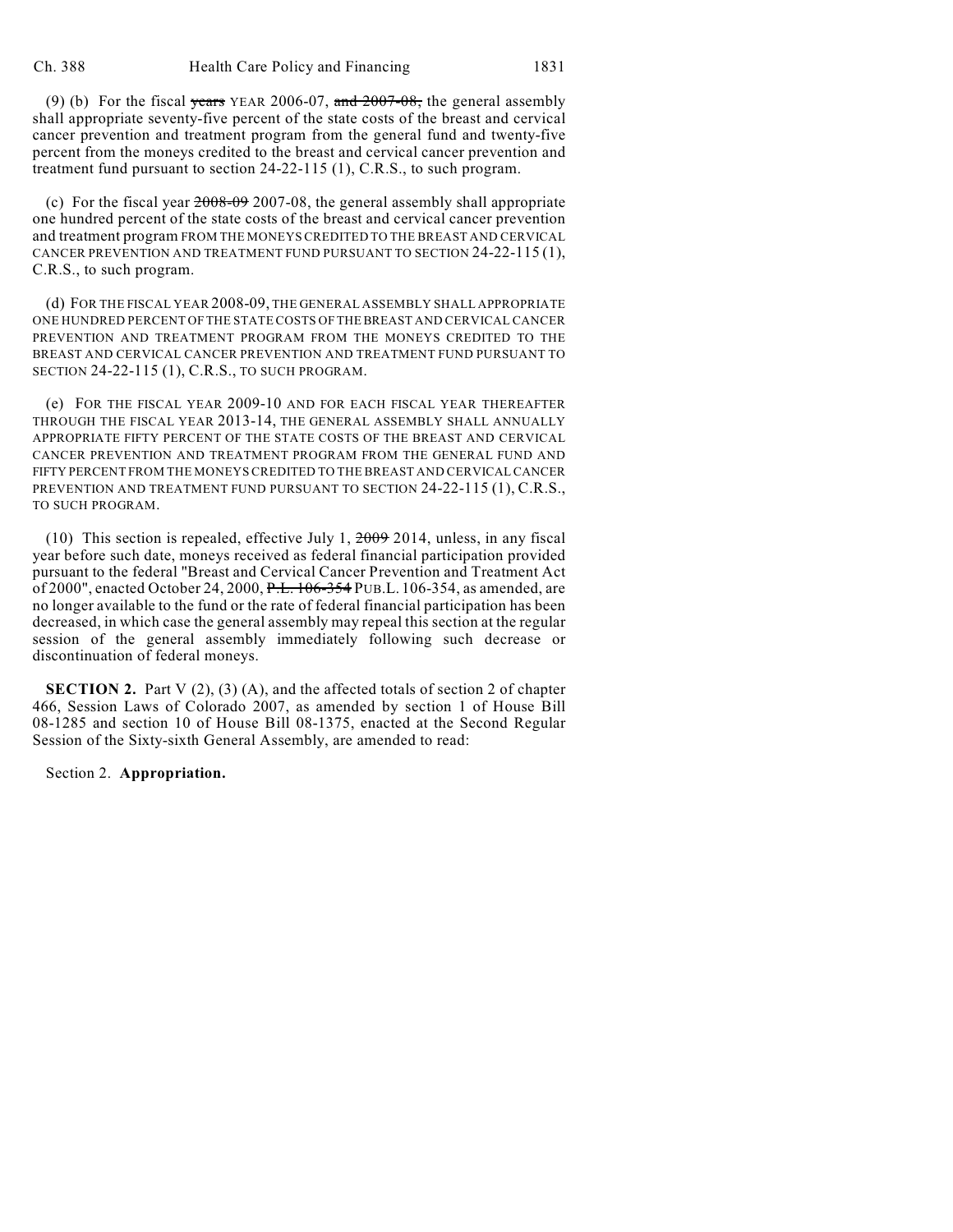# Ch. 388 Health Care Policy and Financing 1832

|                 |              | APPROPRIATION FROM |               |              |               |              |  |
|-----------------|--------------|--------------------|---------------|--------------|---------------|--------------|--|
| ITEM &          | <b>TOTAL</b> | GENERAL            | GENERAL       | <b>CASH</b>  | <b>CASH</b>   | FEDERAL      |  |
| <b>SUBTOTAL</b> |              | <b>FUND</b>        | <b>FUND</b>   | <b>FUNDS</b> | <b>FUNDS</b>  | <b>FUNDS</b> |  |
|                 |              |                    | <b>EXEMPT</b> |              | <b>EXEMPT</b> |              |  |
|                 |              |                    |               |              |               |              |  |

### **PART V DEPARTMENT OF HEALTH CARE POLICY AND FINANCING**

| (2) MEDICAL SERVICES PREMIUMS <sup>25, 26, 27, 28, 29</sup> |             |  |  |  |  |  |
|-------------------------------------------------------------|-------------|--|--|--|--|--|
| Services for 35,790                                         |             |  |  |  |  |  |
| Supplemental Security                                       |             |  |  |  |  |  |
| Income Adults 65 and                                        |             |  |  |  |  |  |
| Older (SSI $65 +$ ) at an                                   |             |  |  |  |  |  |
| average cost of                                             |             |  |  |  |  |  |
| \$19,930.28                                                 | 713,304,662 |  |  |  |  |  |
| Services for 6,098                                          |             |  |  |  |  |  |
| Supplemental Security                                       |             |  |  |  |  |  |
| Income Adults 60 to 64                                      |             |  |  |  |  |  |
| Years of Age (SSI 60 -                                      |             |  |  |  |  |  |
| 64) at an average cost                                      |             |  |  |  |  |  |
| of \$16,129.79                                              | 98,359,442  |  |  |  |  |  |
| Services for 14,086                                         |             |  |  |  |  |  |
| <b>Oualified Medicare</b>                                   |             |  |  |  |  |  |
| Beneficiaries (QMBs)                                        |             |  |  |  |  |  |
| and Special                                                 |             |  |  |  |  |  |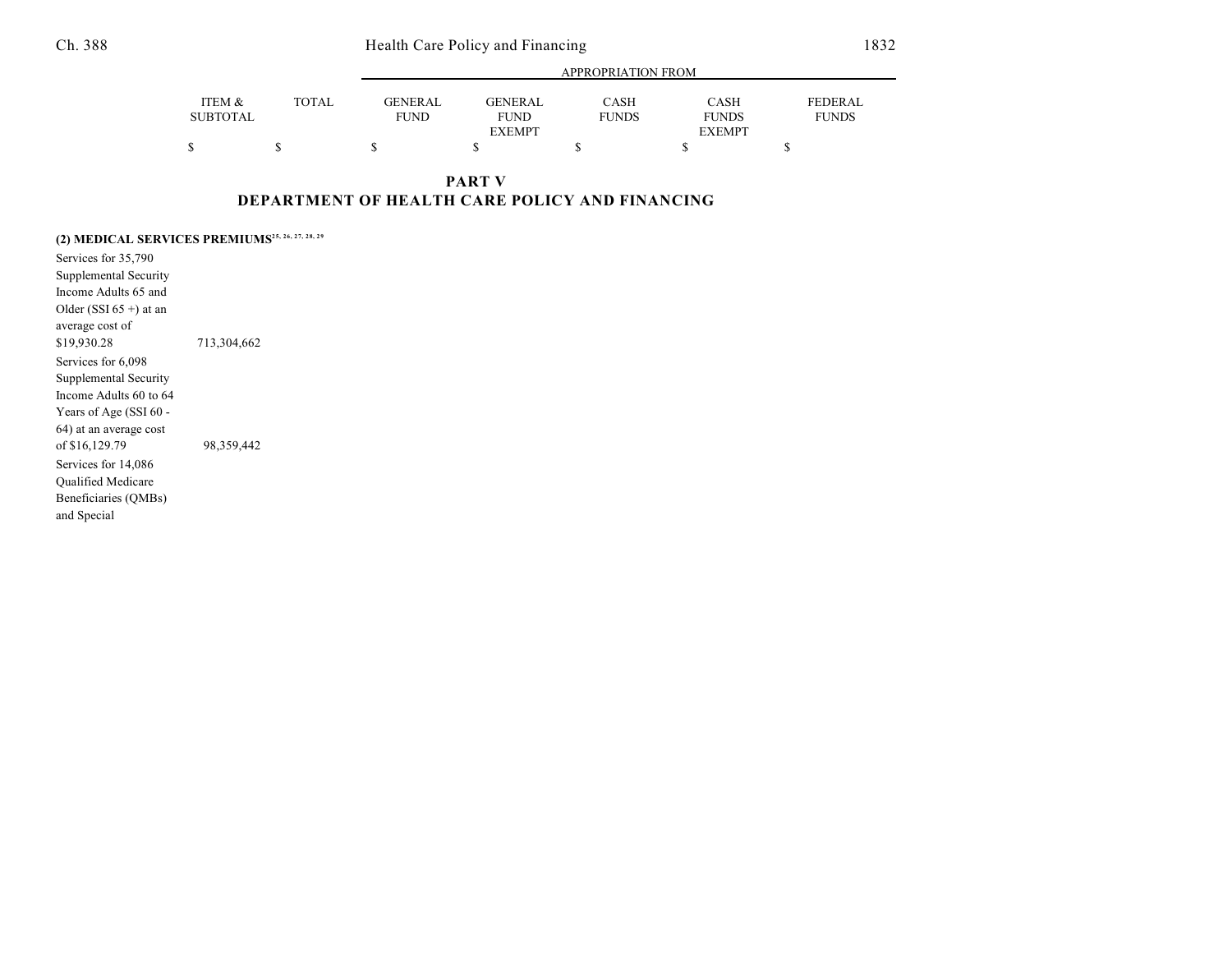Low-Income Medicare Beneficiaries (SL IMBs) at an average cost of \$1,324.60 18,658,267 Services for 49,565 Supplemental Security Income Disabled Individuals at an average cost of<br>\$12,844.01 636,613,188 Services for 43,972 Categorically Eligible Low-income Adults at an average cost of \$4,395.95 193,298,920 Services for 5,895 Baby Care Program Adults at an average co st o f \$9,118.00 53,750,614 Services for 271 Breast and Cervical Cancer Treatment Clients at an Average Cost of \$24,948.51 6,761,046 Services for 8,567 Expansion Health Care Low-Income Adult Clients at an Average Co st o f \$2,152.39 18,439,505

Ch. 388

Heal th Care Policy and F inancing 1833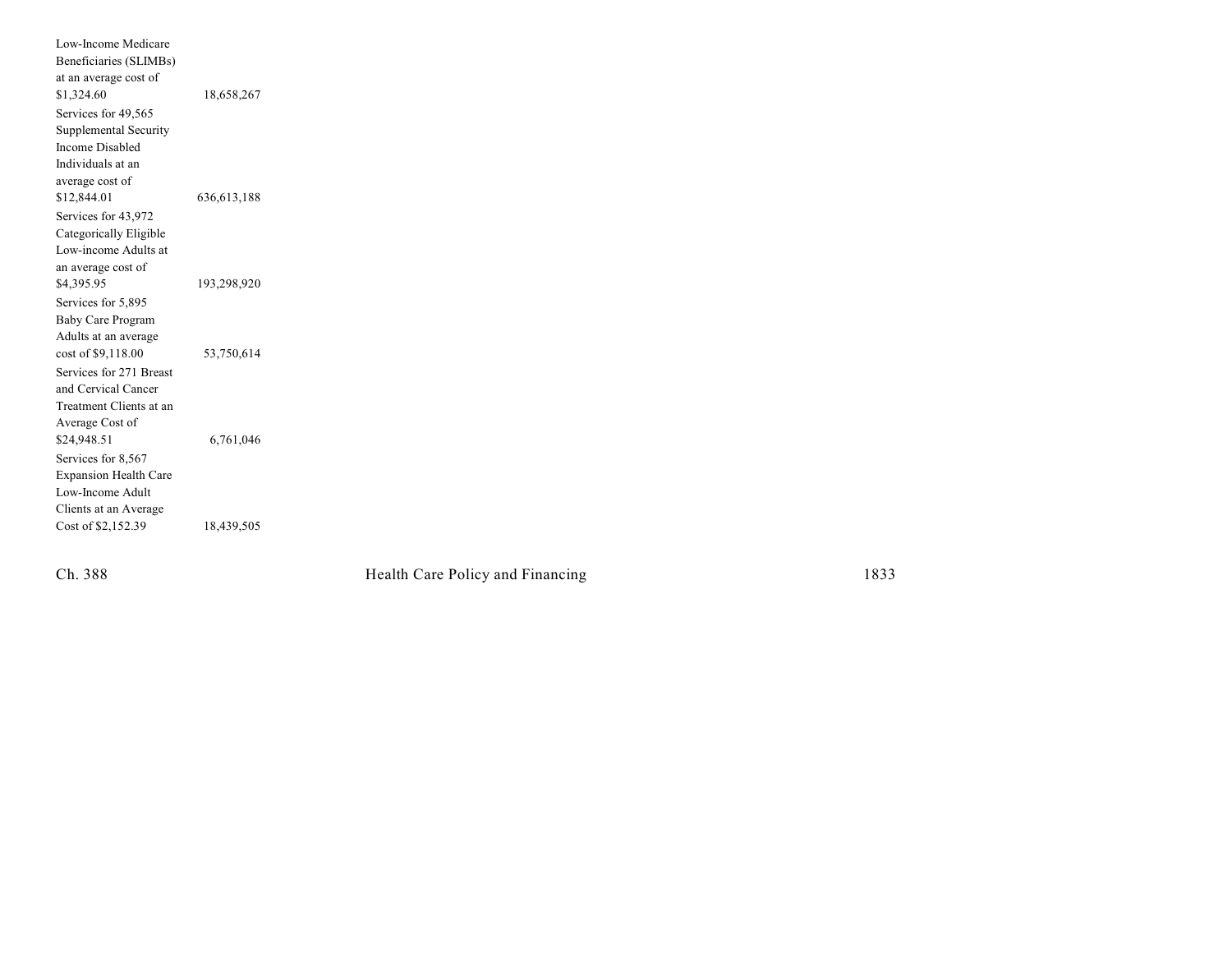## Ch. 388 Health Care Policy and Financing 1834

|                                                                                                                                                     |                           |               | <b>APPROPRIATION FROM</b>     |                                                |                             |                                       |                                |  |
|-----------------------------------------------------------------------------------------------------------------------------------------------------|---------------------------|---------------|-------------------------------|------------------------------------------------|-----------------------------|---------------------------------------|--------------------------------|--|
|                                                                                                                                                     | ITEM &<br><b>SUBTOTAL</b> | <b>TOTAL</b>  | <b>GENERAL</b><br><b>FUND</b> | <b>GENERAL</b><br><b>FUND</b><br><b>EXEMPT</b> | <b>CASH</b><br><b>FUNDS</b> | CASH<br><b>FUNDS</b><br><b>EXEMPT</b> | <b>FEDERAL</b><br><b>FUNDS</b> |  |
|                                                                                                                                                     | \$                        | \$            | \$                            | \$                                             | \$                          | \$                                    | \$                             |  |
| Services for 198,500<br>Eligible Children at an<br>average cost of<br>\$1,731.46<br>Services for 16,572<br>Foster Children at an<br>average cost of | 343,695,026               |               |                               |                                                |                             |                                       |                                |  |
| \$3,682.40<br>Services for 3,972<br>Non-Citizens at an<br>average cost of                                                                           | 61,024,788                |               |                               |                                                |                             |                                       |                                |  |
| \$13,695.23                                                                                                                                         | 54,397,462                | 2,198,302,920 | 693,261,247(M)                | 327,500,000                                    |                             | 75,870,908 <sup>*</sup>               | 1,101,670,765                  |  |
|                                                                                                                                                     |                           |               | 692,033,528(M)                |                                                |                             | 77,098,627 <sup>b</sup>               |                                |  |

<sup>b</sup> Of this amount, \$60,765,052 shall from the Health Care Expansion Fund created in Section 24-22-117 (2) (a) (I), C.R.S.; \$13,412,247 represents public funds certified as representing expenditures incurred by public nursing homes and hospitals that are eligible for federal financial participation under the Medicaid program; \$725,764 (T) shall be transferred from the Department of Public Health and Environment pursuant to Section 24-22-117 (2) (d) (II) (C), \$430,000 shall be from the Autism Treatment Fund created in Section 25.5-6-805, C.R.S.; and  $$410,975$  \$1,638,694 shall be from the from the Breast and Cervical Cancer Treatment AND PREVENTION Fund created in Section 25.5-5-308 (8) (a), C.R.S.; and \$126,870 shall be from gifts, grants, and donations.

#### **(3) MEDICAID MENTAL HEALTH COMMUNITY PROGRAMS**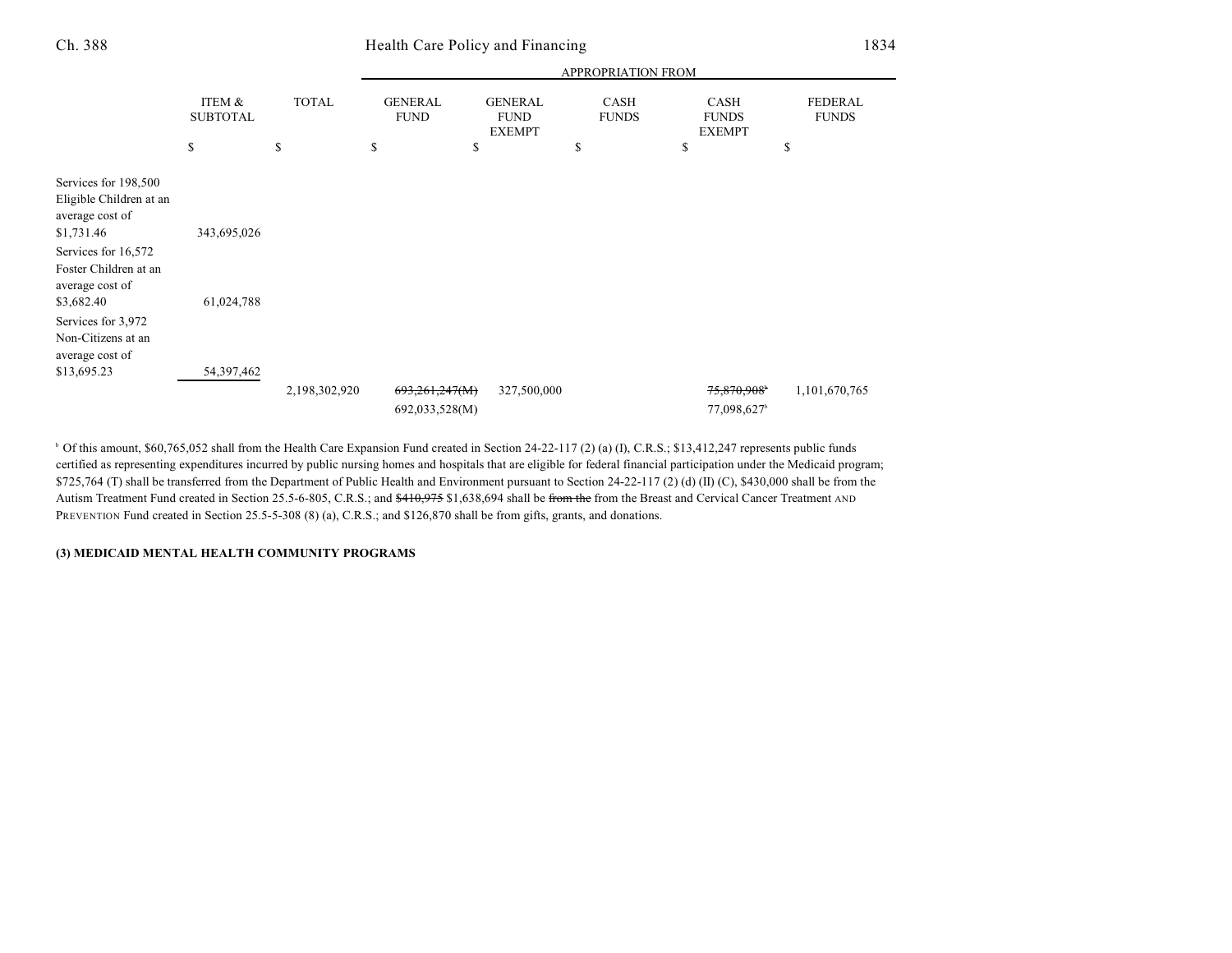| (A) Mental Health                                                                                                                                                                                                                                                                                                                                                                                                                                                                                                                                |                 |                               |               |           |                |                 |  |
|--------------------------------------------------------------------------------------------------------------------------------------------------------------------------------------------------------------------------------------------------------------------------------------------------------------------------------------------------------------------------------------------------------------------------------------------------------------------------------------------------------------------------------------------------|-----------------|-------------------------------|---------------|-----------|----------------|-----------------|--|
| <b>Capitation Payments</b>                                                                                                                                                                                                                                                                                                                                                                                                                                                                                                                       |                 |                               |               |           |                |                 |  |
| for 365,230 Estimated                                                                                                                                                                                                                                                                                                                                                                                                                                                                                                                            |                 |                               |               |           |                |                 |  |
| <b>Medicaid Eligible</b>                                                                                                                                                                                                                                                                                                                                                                                                                                                                                                                         |                 |                               |               |           |                |                 |  |
| <b>Clients</b>                                                                                                                                                                                                                                                                                                                                                                                                                                                                                                                                   | 193,044,780     | 91,836,416(M)                 |               |           | 4,920,683*     | 96,287,681      |  |
|                                                                                                                                                                                                                                                                                                                                                                                                                                                                                                                                                  |                 | 91,824,825(M)                 |               |           | 4,932,274      |                 |  |
| <sup>a</sup> Of this amount, \$4,910,625 shall be from the Health Care Expansion Fund created in Section 24-22-117 (2) (a) (I), C.R.S.; \$6,422 (T) shall be cash funds exempt<br>transferred from the Department of Public Health and Environment for the Breast and Cervical Cancer Prevention and Treatment Program pursuant to Section<br>24-22-117 (2) (d) (II) (C), C.R.S.; and $\frac{63,636}{12}$ \$15.227 shall be from the Breast and Cervical Cancer Treatment AND PREVENTION Fund created in Section 25.5-5-308<br>$(8)$ (a), C.R.S. |                 |                               |               |           |                |                 |  |
| <b>TOTALS PART V</b>                                                                                                                                                                                                                                                                                                                                                                                                                                                                                                                             |                 |                               |               |           |                |                 |  |
| <b>(HEALTH CARE</b>                                                                                                                                                                                                                                                                                                                                                                                                                                                                                                                              |                 |                               |               |           |                |                 |  |
| POLICY AND                                                                                                                                                                                                                                                                                                                                                                                                                                                                                                                                       |                 |                               |               |           |                |                 |  |
| FINANCING) <sup>4, 5</sup>                                                                                                                                                                                                                                                                                                                                                                                                                                                                                                                       | \$3,553,338,829 | \$1,139,041,761°              | \$327,999,200 | \$717,378 | \$362,452,324  | \$1,723,128,166 |  |
|                                                                                                                                                                                                                                                                                                                                                                                                                                                                                                                                                  |                 | $$1,137,802,451$ <sup>*</sup> |               |           | \$363,691,634° |                 |  |

<sup>a</sup> Of this amount, \$73,565 shall be exempt from the statutory limitation on General Fund appropriations imposed by Section 24-75-201.1, C.R.S.

 Of this amount, \$343,900,000 shall be from the General Fund Exempt Account created in Section 24-77-103.6 (2), C.R.S. and \$513,000 shall be General Fund <sup>b</sup> Exempt pursuant to Section 24-22-117 (1) (c) (I) (B), C.R.S. Further, said \$513,000 is also not subject to the statutory limitation on General Fund appropriations imposed by Section 24-75-201.1, C.R.S.

 Of this amount, \$4,058,275 contains an (T) notation, and \$4,632,531 contains a (L) notation. Further, this amount includes \$467,533 from the Colorado Autism <sup>c</sup> Treatment Fund created in Section 25.5-6-805, C.R.S., and represents the total amount that the State Treasurer shall transfer from the Tobacco Litigation Settlement Cash Fund created in Section 24-22-115 (1) (a), C.R.S., to the Colorado Autism Treatment Fund pursuant to Section 24-22-115 (1) (a), C.R.S.

Ch. 388 Health Care Policy and Financing 1835